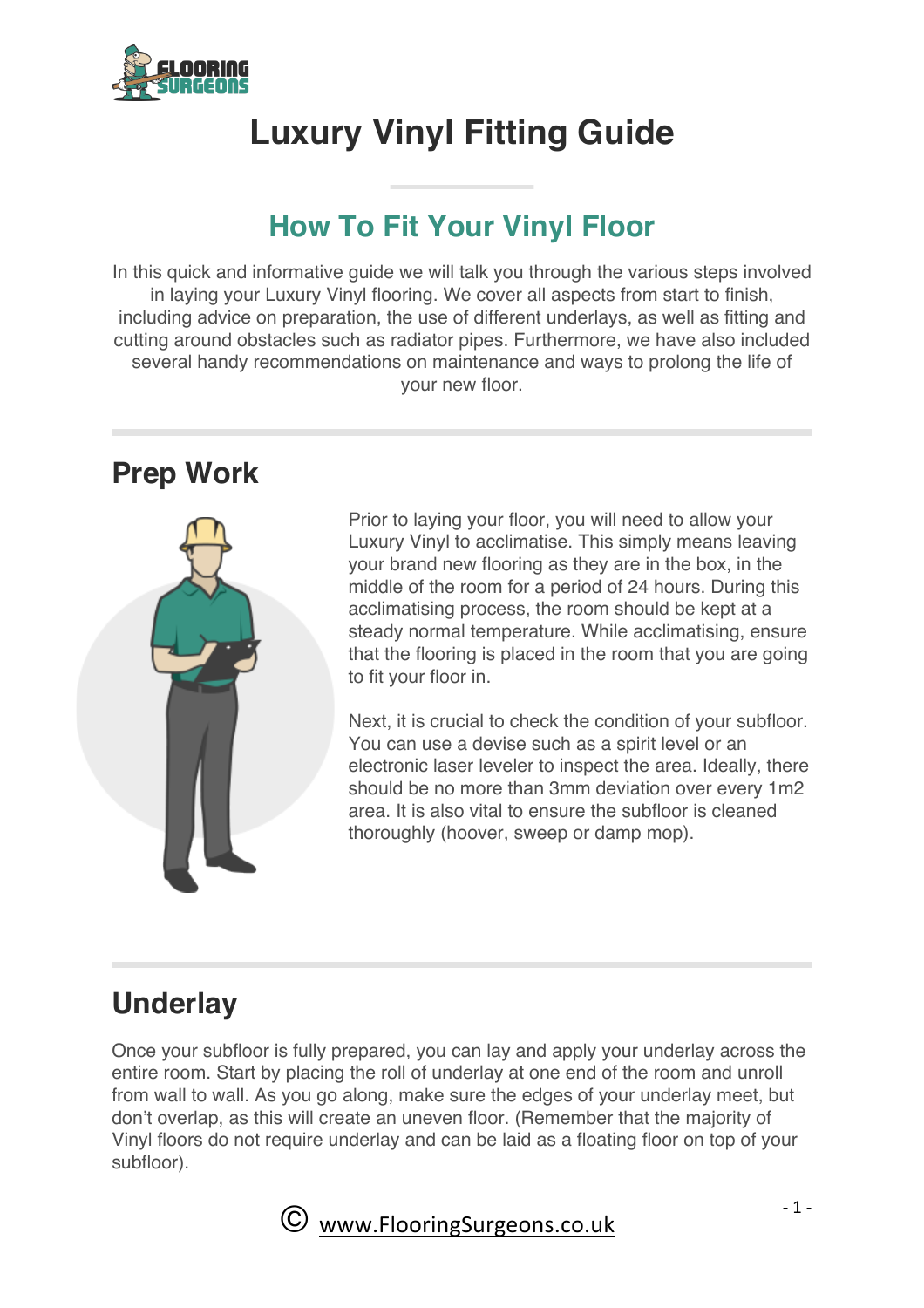

#### **This next stage varies depending on the type of subfloor you have:**

- 1. If you're fitting your floor over concrete, you will need to use a specifically designed underlay that has a built in DPM (damp proof membrane). Tape the underlay and its edges together, making sure it extends up the wall by at least 5cm. We also recommend that you leave a minimum of 10mm gap around radiator pipes.
- 2. If you have a wooden subfloor (Floor Boards), it is not compulsory or necessary to use an underlay with a DPM. You can simply tape your selected underlay together, making sure you slightly run it up the wall to help protect the edge of your boards.



3. If you're installing your flooring above underfloor heating, you must ensure that your underlay is fully compatible, i.e. it can distribute heat evenly across the surface of your room. We recommend you look up and follow the manufacturers guidelines when choosing an underfloor heating underlay.

### **Fitting**

To get a perfectly balanced floor, we recommend you start laying your floor from the centre of your room. To find the exact centre, you must measure the length and the width of the area, then from the middle point of the length and width, simply draw a line towards the middle of the room. Where the lines meet is the centre of the room.

#### **There are Three main methods used to secure your Luxury Vinyl.**



#### **Click System:**

A majority of Luxury Vinyl floors now come in click system joining methods, which makes fitting and installation very straightforward. Essentially, every plank should fit together like jigsaw pieces, with no glue or screwing involved.



www.FlooringSurgeons.co.uk <sup>2</sup>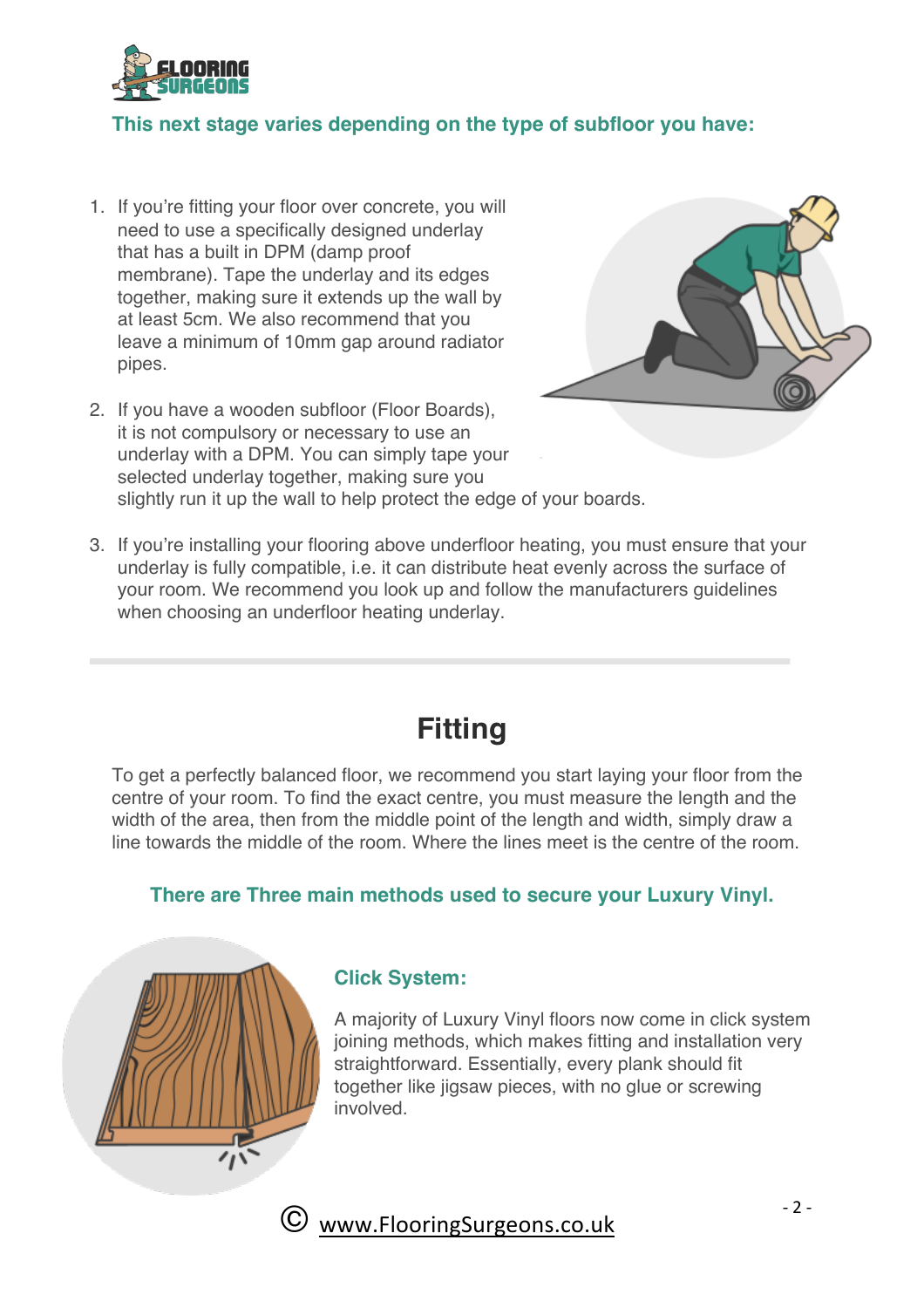

#### **Gluing:**

Glue-down installation requires the use of a special adhesive, a flexible glue that is directly applied onto the subfloor. This specialised flexible glue allows the base of your floor to be fairly flexible so that the glue does not crack over time and keeps your flooring secure without damaging your Vinyl.





#### **Self Adhesive:**

Some Luxury Vinyl's come with a fixed selfadhesive backing, which makes fitting simple and easy, as all you need to do is peel off the backing and apply the Vinyl to the subfloor.

## **Fitting around objects (Cutting & The Use Of Tools)**

#### **Marking your floor:**

Always try to label and mark your floor prior to cutting, as this will keep your work consistent and tidy. You should also try to use a pencil or a chalk when marking your floor, as it's least noticeable and easy to remove. This is the most efficient method that usually prevents errors from occurring.

#### **Picking the right tool:**

Chop saws are usually very stable when it comes to cutting your floor, however the blade in place has to be exceptionally sharp. Circular saws on the other hand are commonly used for cutting long straight lines. Jigsaw's usually come into play when you're required to cut around objects such as pipes, toilets, and stairs. Whilst fitting, try to avoid accumulation of dust in the house by using these tools outside.

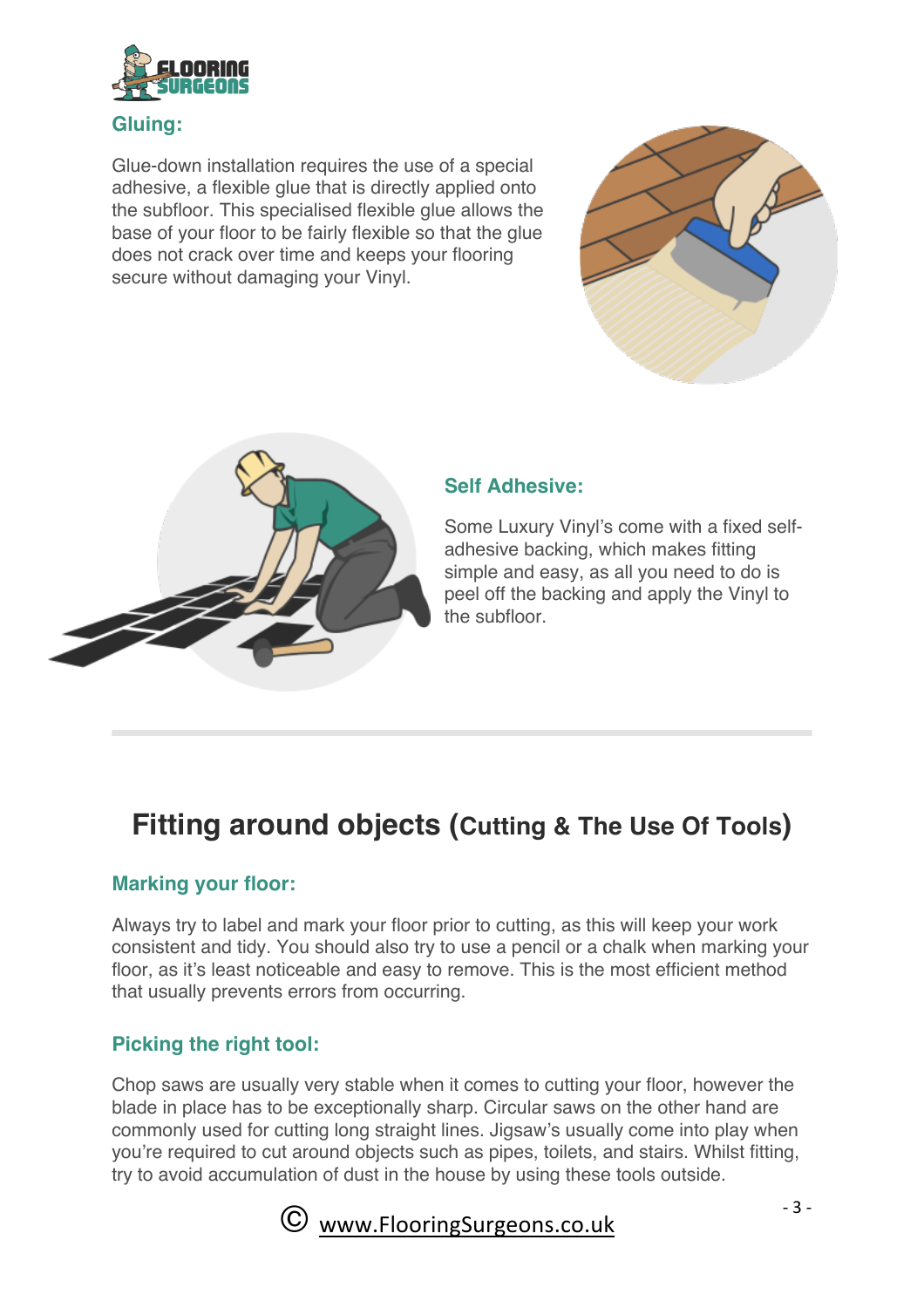

#### **Cutting your floor:**

Remember that the top layer of your flooring can chip very easily whilst cutting. To prevent any damage or chipping of the boards, you must use a saw that has very fine teeth/blades, and cut only downward into the board. If you're using a hand saw, you can cut the board whilst it's facing upwards, only place pressure on the saw when applying the downward strokes. Make sure you don't allow the saw to come in contact with the uncut sections whilst pulling the saw back up, as this could cause the surface of the board to chip. If you're fitting around pipes, you should mark the position of the pipe on the board you are planning on laying. Then simply drill a hole about 10mm larger in diameter than the actual pipe and make two angle-saw cuts from the edge of the board (cutting a wedge out of the board). Finally, fit the board passing by the pipe and carefully glue the small off-cut wedge at the back of the pipe.



### **Maintaining your Luxury Vinyl floor:**

The challenge with any floor is to ensure that it continues maintaining its appearance and purpose for as long as possible. The average lifespan for Luxury Vinyl flooring is between 10 – 20 years. The difference in life expectancy usually depends on the quality of the floor, whether it was fitted correctly, and the amount of traffic it experiences. However, inappropriate maintenance, such as the use of potent cleaners, can heavily reduce the floor's durability and lifetime.

**Here's a quick list of things you should and shouldn't do, followed by some useful tips to help increase your floor's life expectancy.**

### **Things to do Things to avoid**

Use doormats to keep water, damp and grit outdoors

Avoid bleach or chemical products

 $\odot$  www.FlooringSurgeons.co.uk  $^{-4}$